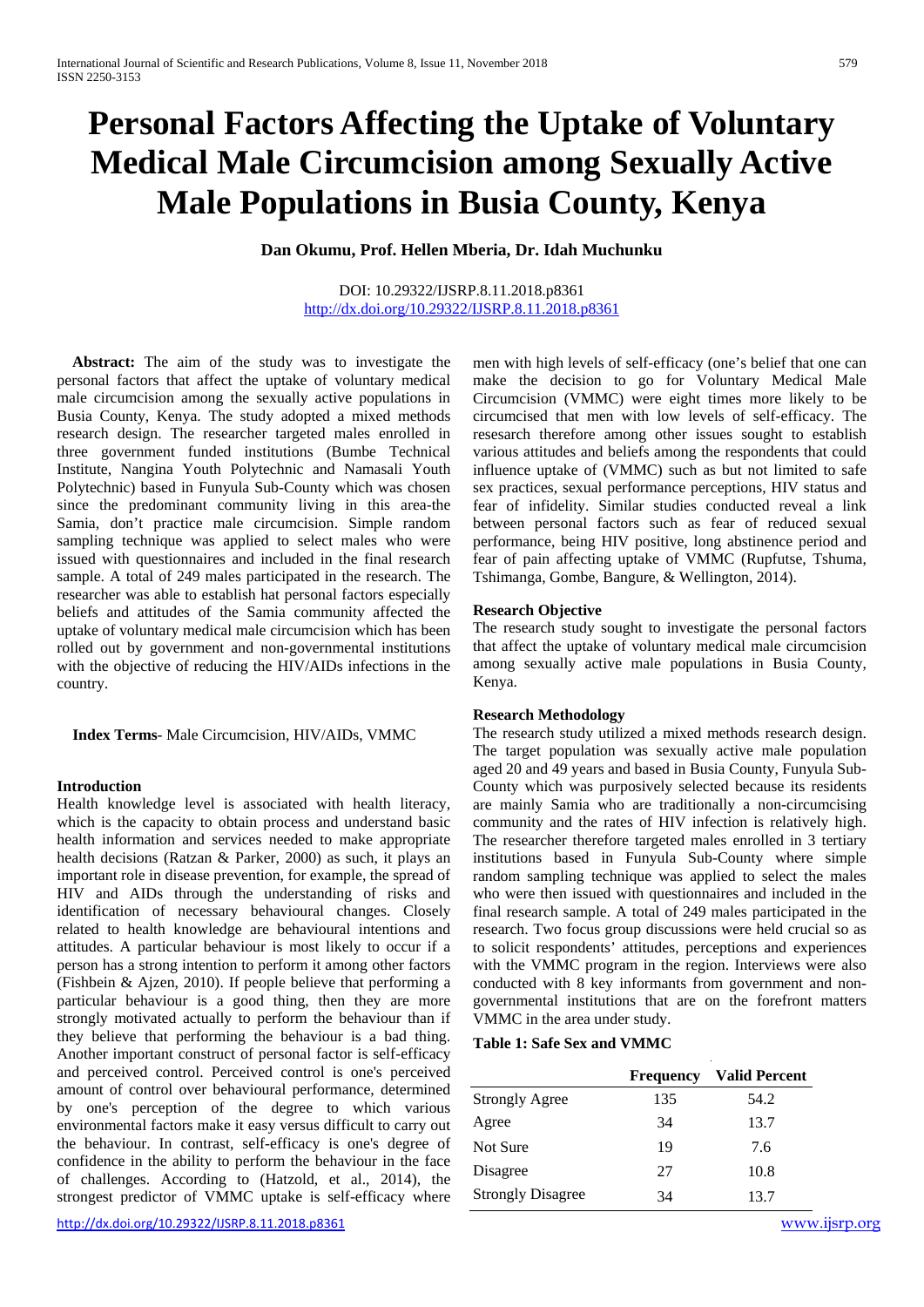## **Table 1: Safe Sex and VMMC**

|                          | <b>Frequency</b> | <b>Valid Percent</b> |
|--------------------------|------------------|----------------------|
| <b>Strongly Agree</b>    | 135              | 54.2                 |
| Agree                    | 34               | 13.7                 |
| Not Sure                 | 19               | 7.6                  |
| Disagree                 | 27               | 10.8                 |
| <b>Strongly Disagree</b> | 34               | 13.7                 |
| Total                    | 249              | 100.0                |

A majority of the respondents at 54.2% were of opinion that if one practiced safe sex they didn't need to undertake voluntary medical male circumcision (Table 1) While it is not guaranteed that one would in their lifetime always practice safe sex, it would be vital that this personal belief is put in consideration while designing communication messages to be used when carrying out campaigns to promote VMMC. Similar study by (Nyaga, 2015) establishes that frequency of condom use during sexual intercourse decreased uptake of VMMC. It is imperative therefore that campaign strategists include in their messages such males who could lack a motivator to circumcise because they practice safe sex by emphasizing other benefits of VMMC such as improved sexual performance, hygiene and prevention of STIs among other benefits.

## **Table 2: Unsafe Sex and VMMC**

|                          | <b>Frequency</b> | <b>Valid Percent</b> |
|--------------------------|------------------|----------------------|
| <b>Strongly Agree</b>    | 162              | 65.1                 |
| Agree                    | 34               | 13.7                 |
| Not Sure                 | 17               | 6.8                  |
| Disagree                 | 12               | 4.8                  |
| <b>Strongly Disagree</b> | 24               | 9.6                  |
| <b>Total</b>             | 249              | 100.0                |

Most respondents at 78.7% were in agreement that if one practiced unsafe sex they needed to undertake VMMC with 65.1% strongly agreeing and 13.7% simply agreeing (Table 2) According to (Mbonye, Kuteesa, Seeley, Levin, Weiss, & Kamali, 2016) VMMC in a number of African countries is being scaled up as a means to provide partial HIV protection which could be a reason why most respondents would vouch for VMMC especially where they engaged in unsafe sex. Communication messages need to clearly outline that undertaking VMMC doesn't guarantee complete protection against HIV/AIDS and other sexually transmitted diseases. A key informant from one of the organizations running VMMC campaigns had the following to say;

"Though the response has been good towards VMMC there is still a challenge in advocating for safe sex among those who get circumcised because there is a misconstrued belief that they cannot contract HIV yet condoms are readily available. More awareness campaigns need to be held to advocate for safe sex even after getting circumcised otherwise we will be fighting a losing battle."

# **Table 3: Monogamy and VMMC**

|                          | <b>Frequency</b> | <b>Valid Percent</b> |
|--------------------------|------------------|----------------------|
| <b>Strongly Agree</b>    | 159              | 63.9                 |
| Agree                    | 30               | 12.0                 |
| Not Sure                 | 18               | 7.2                  |
| Disagree                 | 19               | 7.6                  |
| <b>Strongly Disagree</b> | 23               | 9.2                  |
| <b>Total</b>             | 249              | 100.0                |

Most of the respondents at 75.9% were of view that if one was in a monogamous relationship then there was no need to undertake VMMC with 63.9% strongly agreeing and 12% simply agreeing. According to report by Action Catalyst Tools (malecircumcision.org, 2017) men in monogamous relationships may find themselves in a realm where they may not find the benefits of VMMC relevant to their present context thus fail to undertake in VMMC as they don't relate with it. It is important therefore to consider reframing communication messages targeting such men so as to focus on other benefits accruing from VMMC other than HIV protection as this may not resonate with men in monogamous relationships.

## **Table 4: Polygamy and VMMC**

|                          | <b>Frequency</b> | <b>Valid Percent</b> |
|--------------------------|------------------|----------------------|
| <b>Strongly Agree</b>    | 151              | 60.6                 |
| Agree                    | 13               | 5.2                  |
| Not Sure                 | 40               | 16.1                 |
| Disagree                 | 29               | 11.6                 |
| <b>Strongly Disagree</b> | 16               | 6.4                  |
| Total                    | 249              | 100.0                |

A majority of respondents at 60.6% strongly agreed that if one was in a polygamous relationship they needed to undertake VMMC. Though men in polygamous relationships are highly likely to participate in VMMC the overall objective it seeks to achieve of reduce new HIV infections may not be realized. (Mojola, 2011) notes that the practice of having multiple partners is associated with high risk behavior which though may influence uptake of circumcision may not avert HIV infections. Further, (Andersson, Owens, & Paltiel, 2011) note that belief in the efficacy of circumcision to provide protection among polygamous men may make even condom use less likely. Communication messages should clearly explain that VMMC only offers partial protection from HIV and therefore condoms should always be used when having sexual relations with multiple partners.

## **Table 5: Sexual Performance Affected by VMMC**

|                          | <b>Frequency</b> | <b>Valid Percent</b> |
|--------------------------|------------------|----------------------|
| <b>Strongly Agree</b>    | 108              | 43.4                 |
| Agree                    | 21               | 8.4                  |
| Not Sure                 | 49               | 19.7                 |
| Disagree                 | 26               | 10.4                 |
| <b>Strongly Disagree</b> | 45               | 18.1                 |
| Total                    | 249              | 100.0                |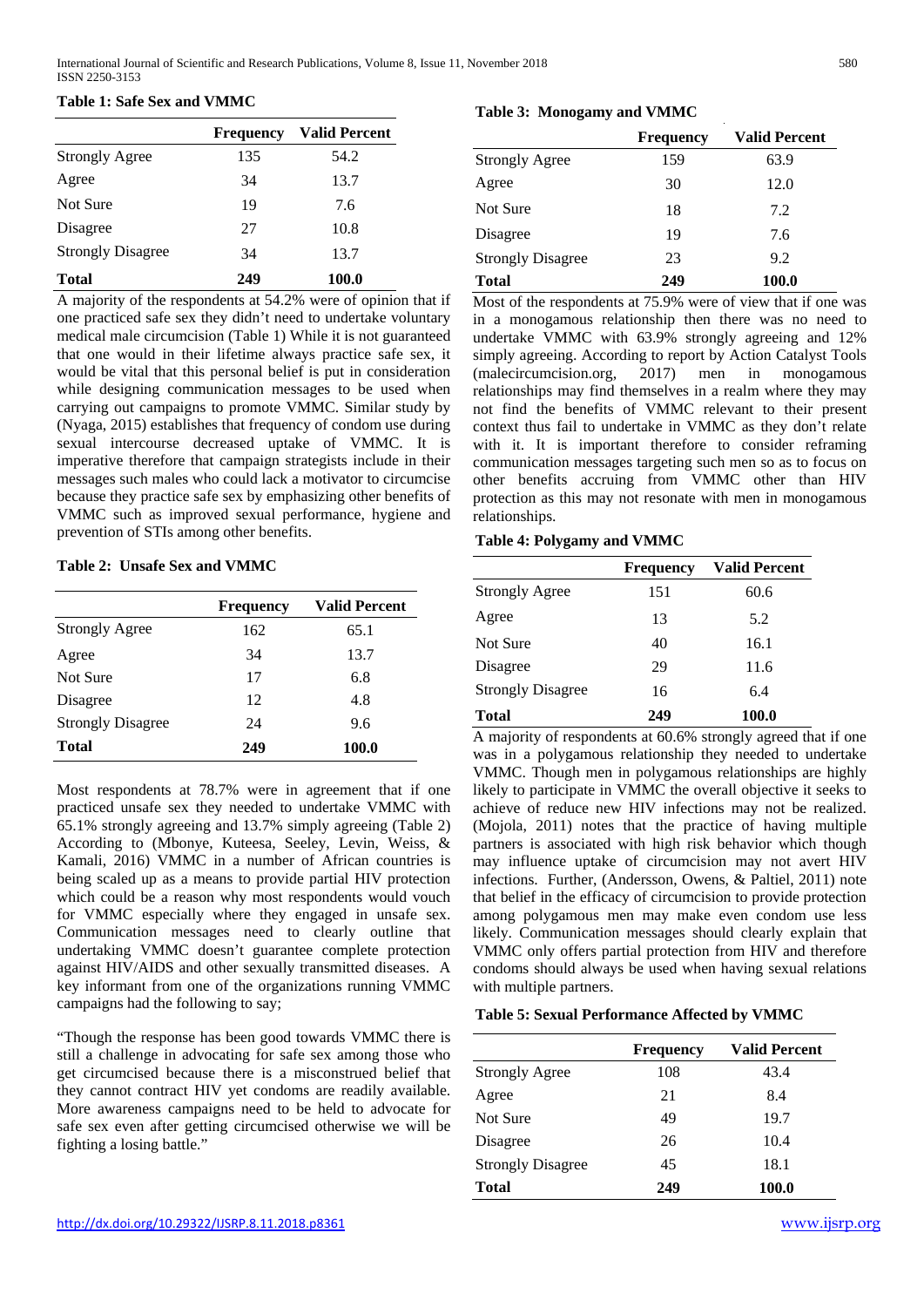More than half of the respondents at 51.8% agreed that sexual performance was affected if one undertook VMMC with 43.4% strongly agreeing and 8.4% simply agreeing. Considering that a majority of the respondents also reported not to be circumcised, there is a possibility that is one of the beliefs negatively impacting on them to partake in VMMC. The strategy that could be utilized could be using those already circumcised to avert this claim that getting circumcised could affect sexual performance. A research study by (Lissouba, et al., 2011) establishes that a majority of circumcised men report to have increased sexual performance after undergoing the procedure. Having such testimonials from circumcised men could help eliminate such beliefs on decreased sexual performance.

## **Table 6: HIV/AIDS Infected and VMMC**

|                          | <b>Frequency</b> | <b>Valid Percent</b> |
|--------------------------|------------------|----------------------|
| <b>Strongly Agree</b>    | 157              | 63.1                 |
| Agree                    | 14               | 5.6                  |
| Not Sure                 | 31               | 12.4                 |
| Disagree                 | 24               | 9.6                  |
| <b>Strongly Disagree</b> | 23               | 9.2                  |
| <b>Total</b>             | 249              | 100.0                |

A majority of the respondents at 63.1% strongly agreed that those already infected with HIV/AIDs didn't require to undertake VMMC. It is critical to examine if this is a factor that could contribute to low number of men participating in VMMC programs. Fear of HIV tests has been a contributor to men shunning VMMC (Mbonye, Kuteesa, Seeley, Levin, Weiss, & Kamali, 2016). Communication messages targeting men to participate in VMMC should advise them also that free HIV testing accompanies the service and that there are available support programs for the infected. It should be communicated also that regardless of the HIV status, VMMC services are available on request even to the infected (MPHS-Kenya, 2009) as there are other benefits such as personal hygiene that come with circumcision. A 26 year old respondent from the focus group discussions who had undergone VMMC in 2014 had this to say about the procedure:

> "When you get to the clinic, you are first of all counseled on health issues such as HIV and STIs. Then one is taken through counseling on what male circumcision entails and its advantages. After the counseling session and if one is ready to undergo MC, they are tested for HIV and other infections. Those who are found to be unwell are then treated for their ailments while those who are well are prepared for the surgery.

| <b>Table 7: HIV Free and VMMC</b> |  |  |  |  |
|-----------------------------------|--|--|--|--|
|-----------------------------------|--|--|--|--|

|                          | <b>Frequency</b> | <b>Valid Percent</b> |
|--------------------------|------------------|----------------------|
| <b>Strongly Agree</b>    | 159              | 63.9                 |
| Agree                    | 26               | 10.4                 |
| Not Sure                 | 39               | 15.7                 |
| Disagree                 | 17               | 6.8                  |
| <b>Strongly Disagree</b> | x                | 3.2                  |

#### **Table 7: HIV Free and VMMC**

|                          | <b>Frequency</b> | <b>Valid Percent</b> |
|--------------------------|------------------|----------------------|
| <b>Strongly Agree</b>    | 159              | 63.9                 |
| Agree                    | 26               | 10.4                 |
| Not Sure                 | 39               | 15.7                 |
| Disagree                 | 17               | 6.8                  |
| <b>Strongly Disagree</b> | 8                | 3.2                  |
| <b>Total</b>             | 249              | 100.0                |

A majority of the respondents at 63.9% strongly agreed that those who are HIV free should undertake voluntary medical male circumcision. One of the key highlights in VMMC campaigns is that circumcision reduces HIV infections among those who aren't infected which could explain the high awareness among respondents that those who were HIV free ought to be circumcised. Clinical trials and observational studies have consistently shown relationship of circumcision and reduction of HIV acquisition risk among heterosexual men (Semeere, Bbaale, Kigozi, & Coutiho, 2016). In addition to reducing HIV infections, communication messages targeting uncircumcised men need to include persuasion aspects such as other benefits accruing from circumcision so as to increase the numbers of men participating in the VMMC programs.

#### **Table 8: Personal Hygiene and VMMC**

|                          | <b>Frequency</b> | Valid<br>Percent |
|--------------------------|------------------|------------------|
| <b>Strongly Agree</b>    | 75               | 30.1             |
| Agree                    | 14               | 5.6              |
| Not Sure                 | 70               | 28.1             |
| Disagree                 | 53               | 21.3             |
| <b>Strongly Disagree</b> | 37               | 14.9             |
| Total                    | 249              | 100.0            |

A majority of the respondents at 36.2% weren't aware that VMMC improved personal hygiene; 14.9% strongly disagreed while 21.3% disagreed. A good number too at 28.1% were not sure if VMMC improved personal hygiene or not. Only 30.1% of the respondents were highly aware that male circumcision improved hygiene. This is a strategic benefit that ought to be embedded in persuasion messages to get more men to participate in VMMC programs. Post circumcision research studies reveal that one key factor that could increase uptake of VMMC is penile hygiene (Hermann-Roloff, Otieno, Agot, Ndinya-Achola, & Bailey, 2011)

#### **Table 9: VMMC Prevention of Cervical Cancer**

|                          | <b>Frequency</b> | Valid<br>Percent |
|--------------------------|------------------|------------------|
| <b>Strongly Agree</b>    | 88               | 35.3             |
| Agree                    | 29               | 11.6             |
| Not Sure                 | 51               | 20.5             |
| Disagree                 | 40               | 16.1             |
| <b>Strongly Disagree</b> | 41               | 16.5             |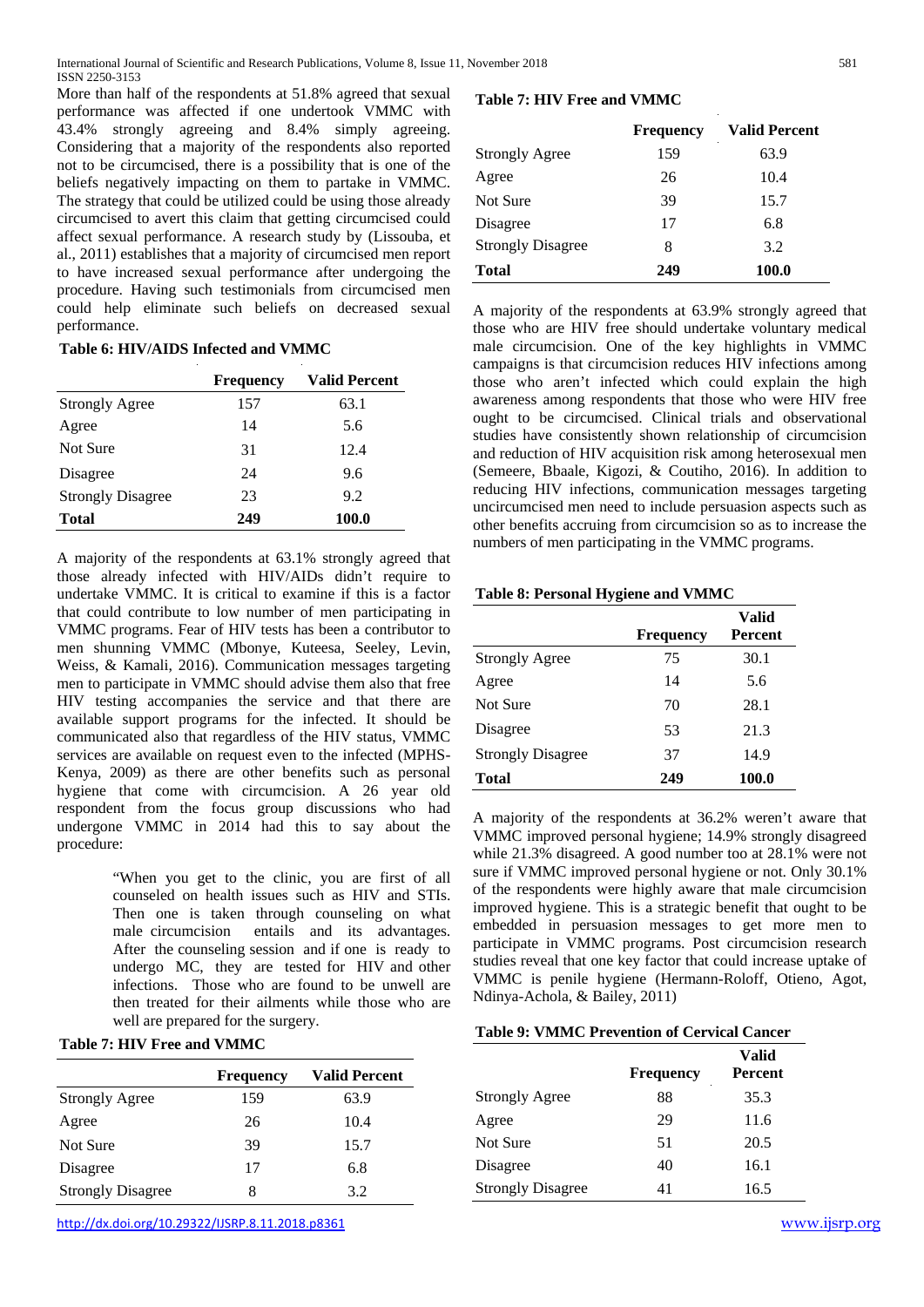## **Table 9: VMMC Prevention of Cervical Cancer**

|                          | <b>Frequency</b> | Valid<br>Percent |
|--------------------------|------------------|------------------|
| <b>Strongly Agree</b>    | 88               | 35.3             |
| Agree                    | 29               | 11.6             |
| Not Sure                 | 51               | 20.5             |
| Disagree                 | 40               | 16.1             |
| <b>Strongly Disagree</b> | 41               | 16.5             |
| Total                    | 249              | 100.0            |

Though a good number of the respondents at 46.9% were in agreement that VMMC reduces a woman's chance of getting cervical cancer with 35.3% strongly agreeing and 11.6% simply agreeing, there were those who seemingly didn't know about this for sure at 20.5% while 32.6% had no idea that VMMC reduced cervical cancer. A similar study by (Hatzold, et al., 2014) indicates that knowledge on VMMC prevention of cervical cancer in women is a motivator to uptake of VMMC though some males didn't know this. This knowledge can be applied to secondary audiences such as men's spouses who can be crucial in encouraging their partners to be circumcised if they understand this inherent benefit of their men getting circumcised.

#### **Table 10: Infidelity and VMMC**

|                          | <b>Frequency</b> | <b>Valid Percent</b> |
|--------------------------|------------------|----------------------|
| <b>Strongly Agree</b>    | 114              | 45.8                 |
| Agree                    | 32               | 12.9                 |
| Not Sure                 | 28               | 11.2                 |
| Disagree                 | 32               | 12.9                 |
| <b>Strongly Disagree</b> | 43               | 17.3                 |
| Total                    | 249              | 100.0                |

A majority of the respondents at 58.7% expressed fear of partner infidelity during the 6 week healing period. Having such doubts could negatively affect uptake of VMMC, research studies have established infidelity fears as a reason why most men refuse to get circumcised. (Evens, Lanham, Hart, Loolpapit, Oguma, & Obiero, 2014) in their study for instance found out that both men and women expressed fear that their partners would be unfaithful during the 6 weeks of medically advised abstinence. This can only be addressed by engaging couples in pre-counselling activities to ensure that they hold each other accountable and adhere to the stipulations.

#### **Table 11: Correlations between Personal Factors and VMMC**

|                                    |                   | <b>VMMC</b> Factors | <b>Personal</b> |
|------------------------------------|-------------------|---------------------|-----------------|
| VMMC Pearson                       | Correlation       | 1                   | $.437***$       |
|                                    | $Sig. (2-tailed)$ |                     | .001            |
|                                    | N                 | 249                 | 249             |
| Personal Pearson<br><b>Factors</b> | Correlation       | .437                |                 |

<http://dx.doi.org/10.29322/IJSRP.8.11.2018.p8361> [www.ijsrp.org](http://ijsrp.org/)

| $\mathrm{Sig.}$ (2-tailed)                           | .001 |     |
|------------------------------------------------------|------|-----|
| N                                                    | 249  | 249 |
| **. Correlation is significant at the 0.01 level (2- |      |     |
| tailed).                                             |      |     |

A correlation analysis was conducted to establish the degree of linear association between personal factors and uptake of VMMC. The results shown in Table 11, Indicate that the Pearson correlation coefficient is  $(r=0.437, p=0.001)$ , revealing a positive significant linear relationship between personal factors and uptake of VMMC since P<0.05. If respondents are highly aware of how various personal factors contributed positively to their wellbeing then they are likely to undertake VMMC. According to (Hatzold, et al., 2014), the strongest predictor of VMMC uptake is self-efficacy and that men with high levels of self-efficacy (one's belief that one can make the decision to go for VMMC) were eight times more likely to be circumcised that men with low levels of self-efficacy.

## **Table 12: Correlation between Education and Personal Factors affecting uptake of VMMC**

|                     |                                                      | <b>Personal</b><br><b>Factors</b> | <b>Education</b> |
|---------------------|------------------------------------------------------|-----------------------------------|------------------|
| Personal<br>Factors | Pearson<br>Correlation                               | 1                                 | **<br>.339       |
|                     | $Sig. (2-tailed)$                                    |                                   | .000             |
|                     | N                                                    | 249                               | 249              |
| Education           | Pearson<br>Correlation                               | $.339***$                         | 1                |
|                     | Sig. (2-tailed)                                      | .000                              |                  |
|                     | N                                                    | 249                               | 249              |
| $\cdot$ 1           | **. Correlation is significant at the 0.01 level (2- |                                   |                  |

tailed).

A correlation analysis was conducted to establish the association between education level and personal factors affecting uptake of VMMC. The results shown in Table 12, Indicate that the Pearson correlation coefficient is  $(r=0.339)$ . p=0.000), revealing a positive significant relationship between education level and personal factors affecting uptake of VMMC since P<0.05. Low knowledge levels in various personal factors are likely to negatively affect uptake of VMMC and vice versa. It is imperative therefore, that when designing messages, education background of respondents is taken in consideration so that messages are designed in a simple way that effectively communicates.

## **Conclusion**

The study concluded that uptake of VMMC was directly influenced by the beliefs and attitudes of the male population being studied. Beliefs such as sexual performance enhancement, protection from HIV/AIDs infections, and fear of partner infidelity among other personal factors affected uptake of VMMC depending on the understanding and knowledge level of the man; for instance if a man believed that their sexual performance would be compromised then there was high resistance to undertake male circumcision and vice versa. Addressing various attitudes and beliefs while designing campaign messages would help alleviate baseless fears that